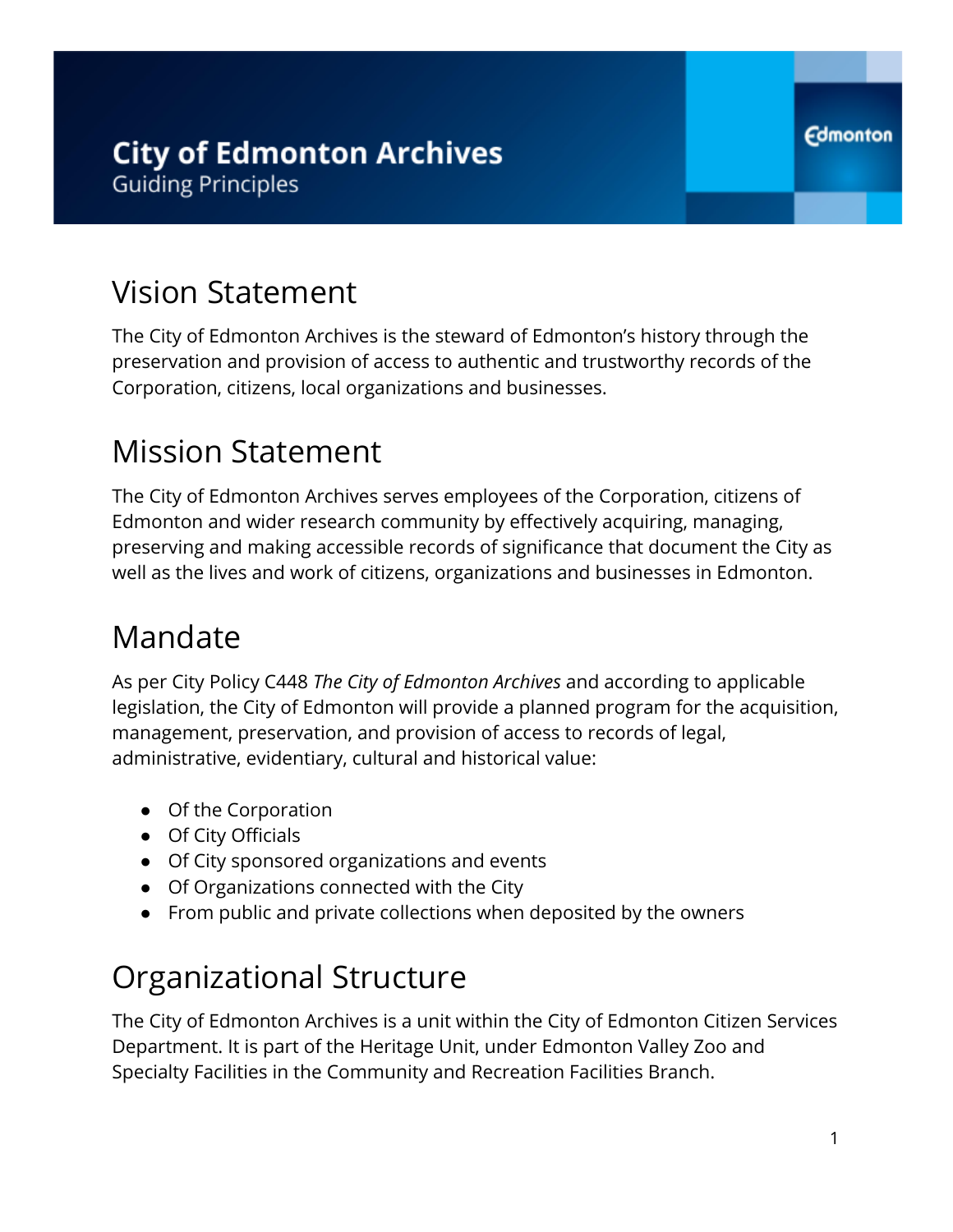The City of Edmonton Archives is part of the City's Heritage Unit, and we work in collaboration with the City of Edmonton Artifacts Centre. The Heritage Unit is by the City of Edmonton Archivist. The City Archivist guides the work of the Archives, which is then carried out by Archivists and support staff.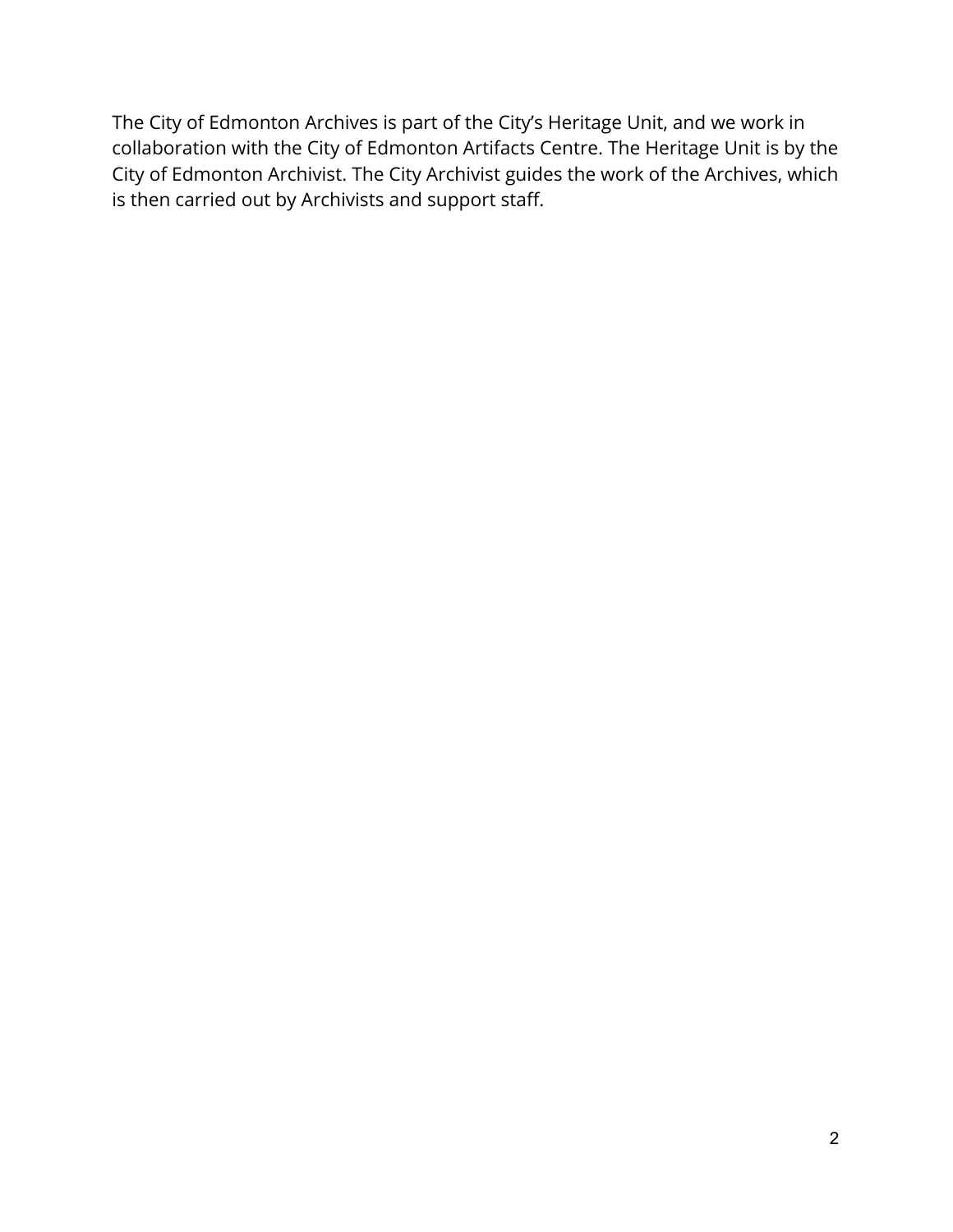## Governance

The City of Edmonton Archives is governed by a variety of internal and external policies, legislation, and standards, including:

#### External Governance

- Municipal Government Act (MGA)
- Freedom of Information and Protection of Privacy Act (FOIP)
- Copyright Act
- The Association of Canadian Archivists (ACA) Archivist's Code of Conduct
- Canadian Council of Archives (CCA) Rules for Archival Description

#### City of Edmonton Governance

- City Policy C448 *The City of Edmonton Archives*
- City Policy C503 *Records Management for Members of City Council*
- City Bylaw 12101 *Corporate Records and Information Management Bylaw*

#### Goals

● We ensure a strategic and consistent approach to our work that accurately reflects the Archives aspirations and yet is grounded in our capabilities.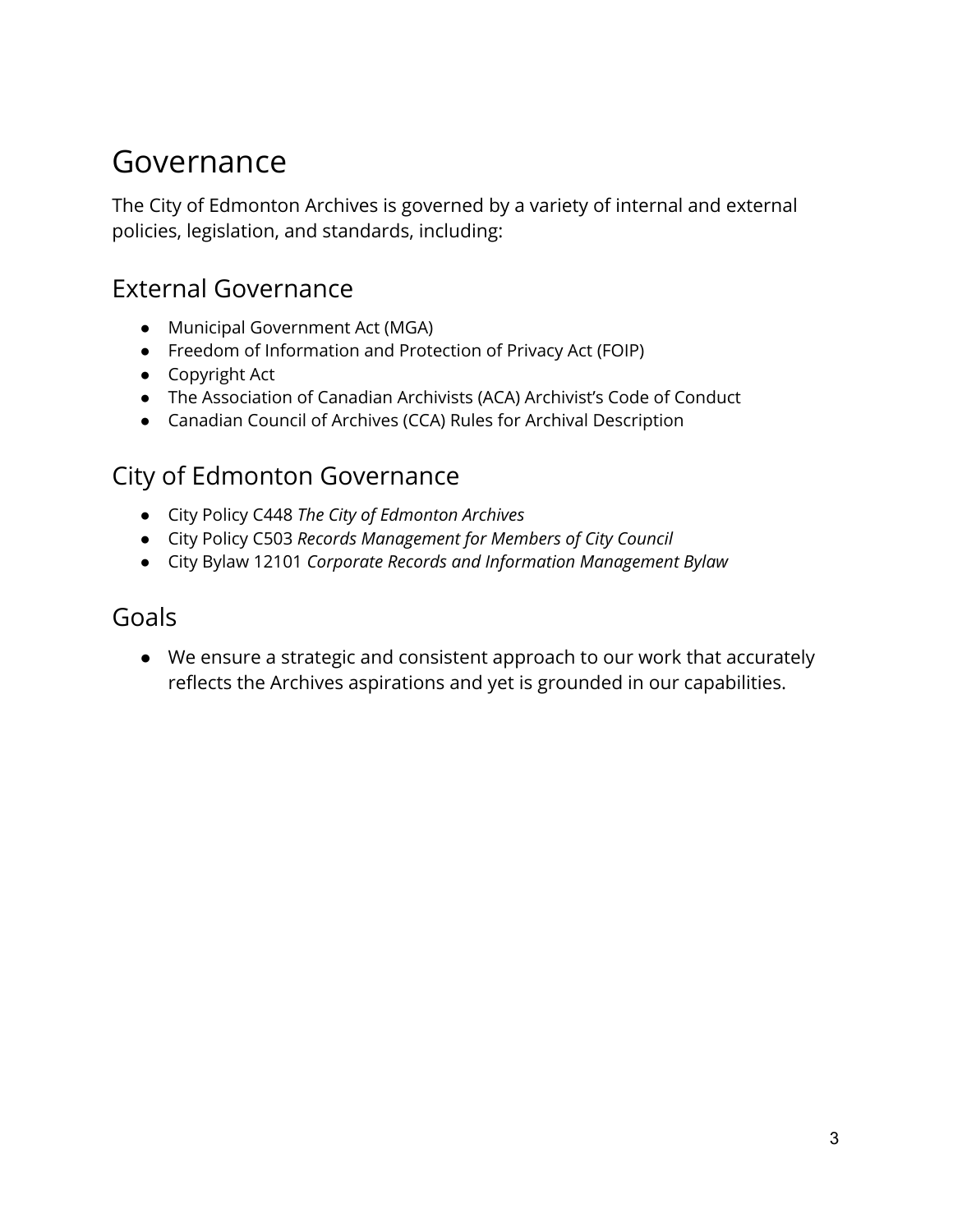# Acquisition

The City of Edmonton Archives has a planned, coordinated, and consistent approach to acquisition in order to have an authentic and inclusive collection that is representative of Edmonton. The City of Edmonton Archives has a legal obligation to acquire City records designated as archival in the Corporate Records Retention and Disposition Schedule of the City of Edmonton. Our mandate also includes acquisition of private records at the Archives' and donors' discretion.

The City of Edmonton Archives (CoEA) has a dual mandate (currently under Policy 448). First it is to acquire records from the Corporation of the City of Edmonton to document, as fully as possible, the operations and the decisions of the Corporation. Secondly, it may acquire from private producers to capture the rich and diverse experiences of living, working and participating in Edmonton's communities.

#### Goals

● We document transfers and donations fully for transparency and to inform the work of future archivists as they manage the collection over time.

### City Records

We work in cooperation and partnership with information and FOIP managers at the Office of the City Clerk and the Corporate Records Centre as well as Departmental Records Advisors.

- On overall management of City Records as appropriate
- To transfer material as per Corporate Records Retention and Disposition **Schedules**
- To capture security and access classification of accession

We conduct preliminary appraisal to ensure capture of the best possible evidence of City functions and activities:

- While drafting and reviewing Retention and Disposition Schedule
- During Transfer process
- During triage/re-boxing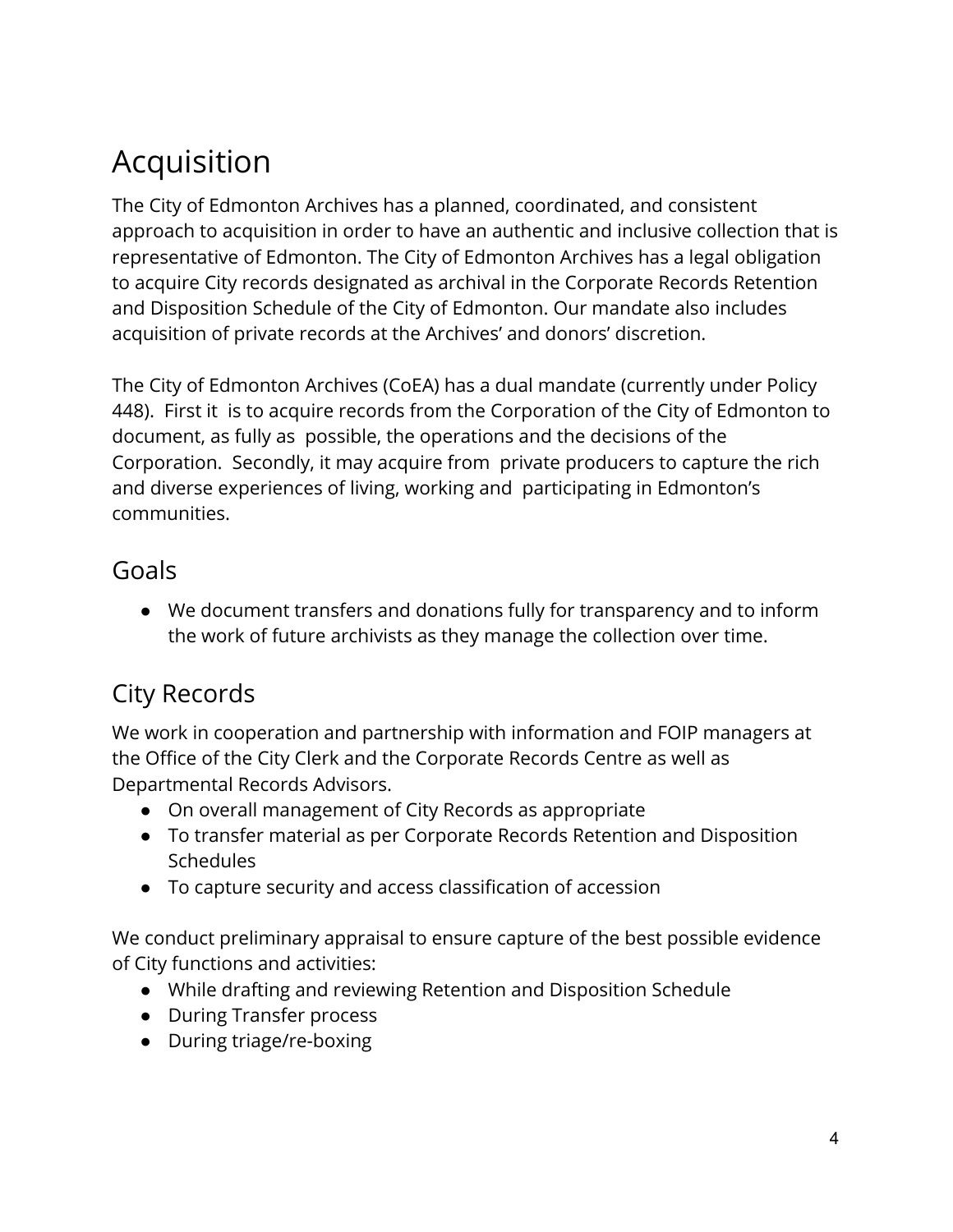**Municipal Boards and Agencies**

There are organizations created by City Council or that are connected but at arm's length from the Corporation (for example, Edmonton Historical Board, Edmonton Sports, Arts, Heritage, Combative Sports Councils, etc.) whose records are under the City of Edmonton Archives' mandate but are not subject to the City's Records Retention Schedules.

#### Private Records

We work in cooperation and partnership with donors to transfer material that best documents the people of Edmonton and what it's like to live and work here.

We collaborate with other archives to ensure donations are made to the most appropriate institution that can best manage, preserve and make them available for use.

We keep donations intact and do not split material between institutions. The Archives generally respects the collection mandates of other archival institutions and tries to work cooperatively with their representatives and producer(s) to determine which institution is most appropriate to hold the material. In cases where multiple repositories have an interest in the material, only one should acquire it. If deemed desirable by both institutions, the City Archives will work with other institutions to repatriate or consolidate previously distributed fonds.

We conduct preliminary appraisal to ensure capture of the best possible evidence of life and work in Edmonton:

- During donation process (conversations with donors, acquisition meetings)
- During triage/re-boxing

We conduct monetary appraisals, upon donor request, according to national standards.

We respect donor wishes where possible with reasonable requests for restrictions on access to the records. Restrictions will be removed at a time mutually agreed upon by the Archives and the donor.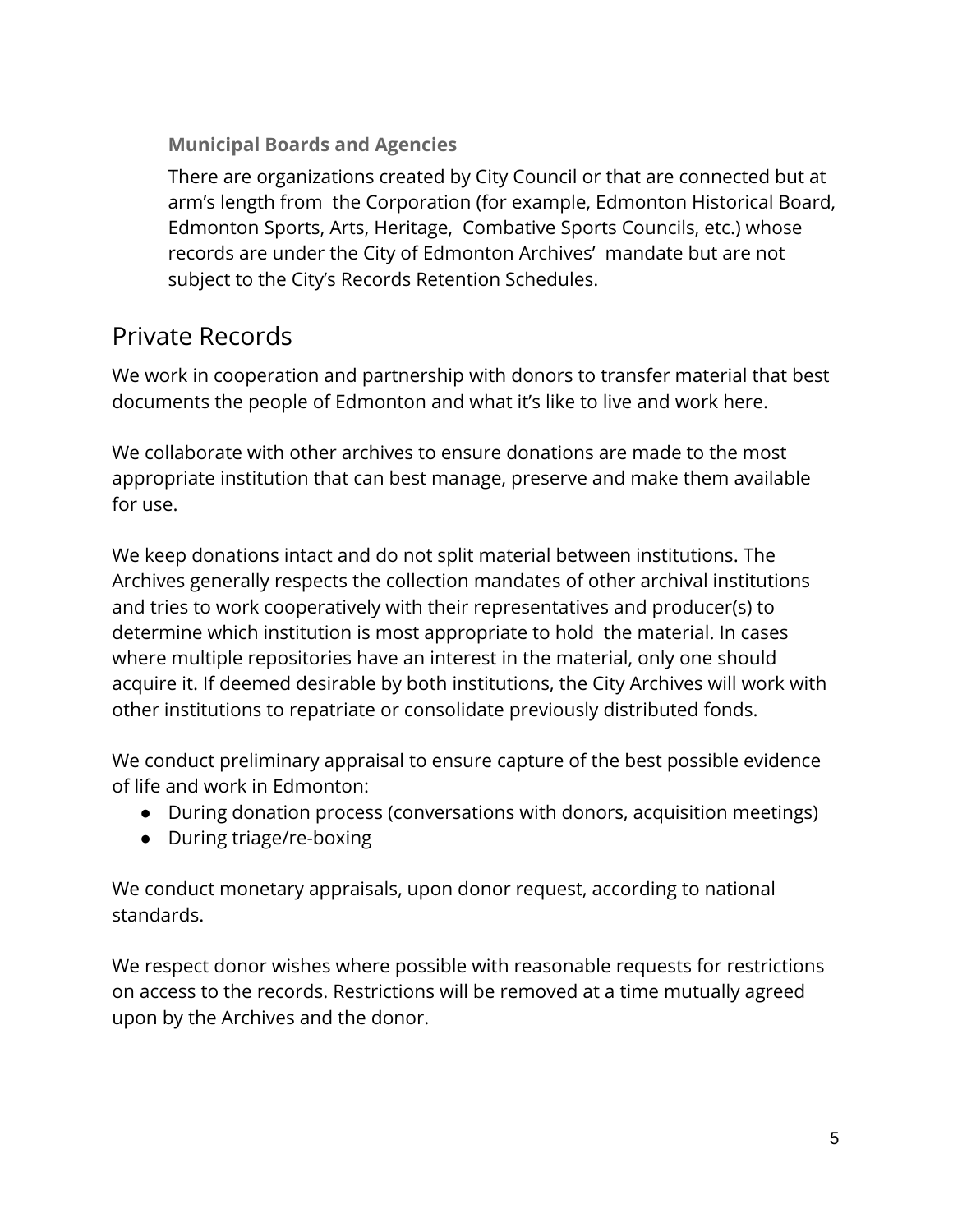### Scope of the Collection

The Archives' collections policy as outlined in our Mandate is to accept City Records as per the Corporate Records Retention and Disposition Schedules developed by the Records Management Section within the Office of the City Clerk in consultation with the Archives and the various City business units. It also accepts donations of Private Records which relate to activities of the people, organizations and businesses within the corporate boundaries of the City of Edmonton and tell the stories of those experiences.

City of Edmonton Archives employees need to be aware of the scope of its collection especially in regards to:

- preventing overrepresentation (either by dominant groups already well represented or through inappropriate focus on one group or area).
- being aware of gaps in the collection and, if possible/desirable, looking for ways to fill these gaps.
- being aware and respectful of some communities/groups' mistrust of government and its institutions (building trust, allowing for the Freedom To Be Forgotten, or documenting in non-colonial ways).
- being aware of personal bias as it may affect acquisition strategies and decisions.

The desired level of Private Records donation is at the fonds level. Related groups of records best capture lives and activities within their contexts and are a richer resource than individual items, a publication, or an object.

The Archives generally acquires records in the English language but records in other languages could be acquired if they fit the collection mandate for the City collection. The Archives may obtain assistance to appraise, process and describe records produced in other languages, to be determined on a case by case basis.

Many types of record formats are acceptable (textual, graphic, etc.) but producers should consult with the Archives for certain material as outlined in donation documents. For example, there are different considerations with audio visual and digital material and more information may need to be gathered to inform the Archivists' work.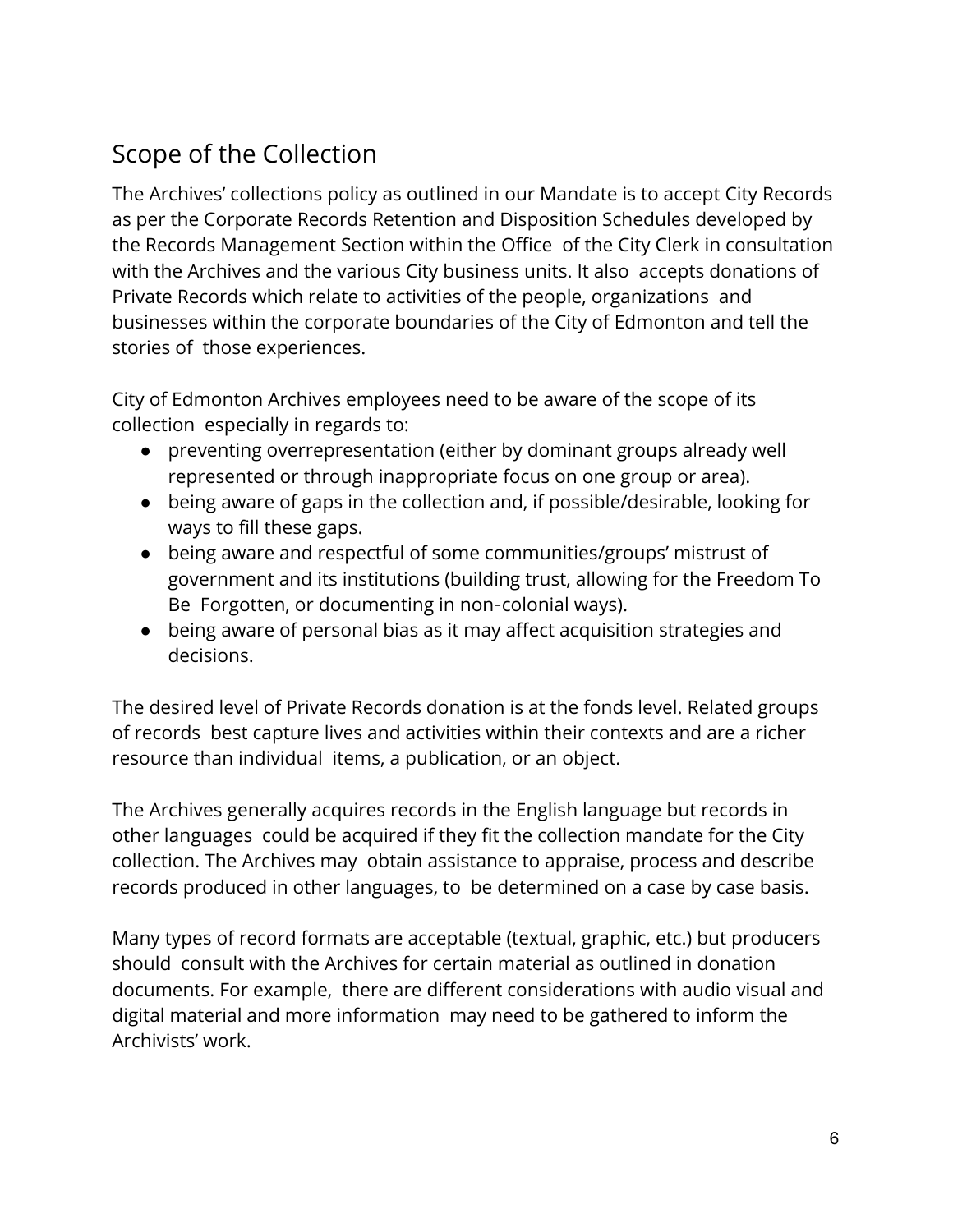In the case of accessions coming to the City Archives which contains objects, the curatorial staff of the City Artifact Centre will be consulted to determine if they will acquire them as part of the City Collection. Documentation will be shared to maintain intellectual control and context.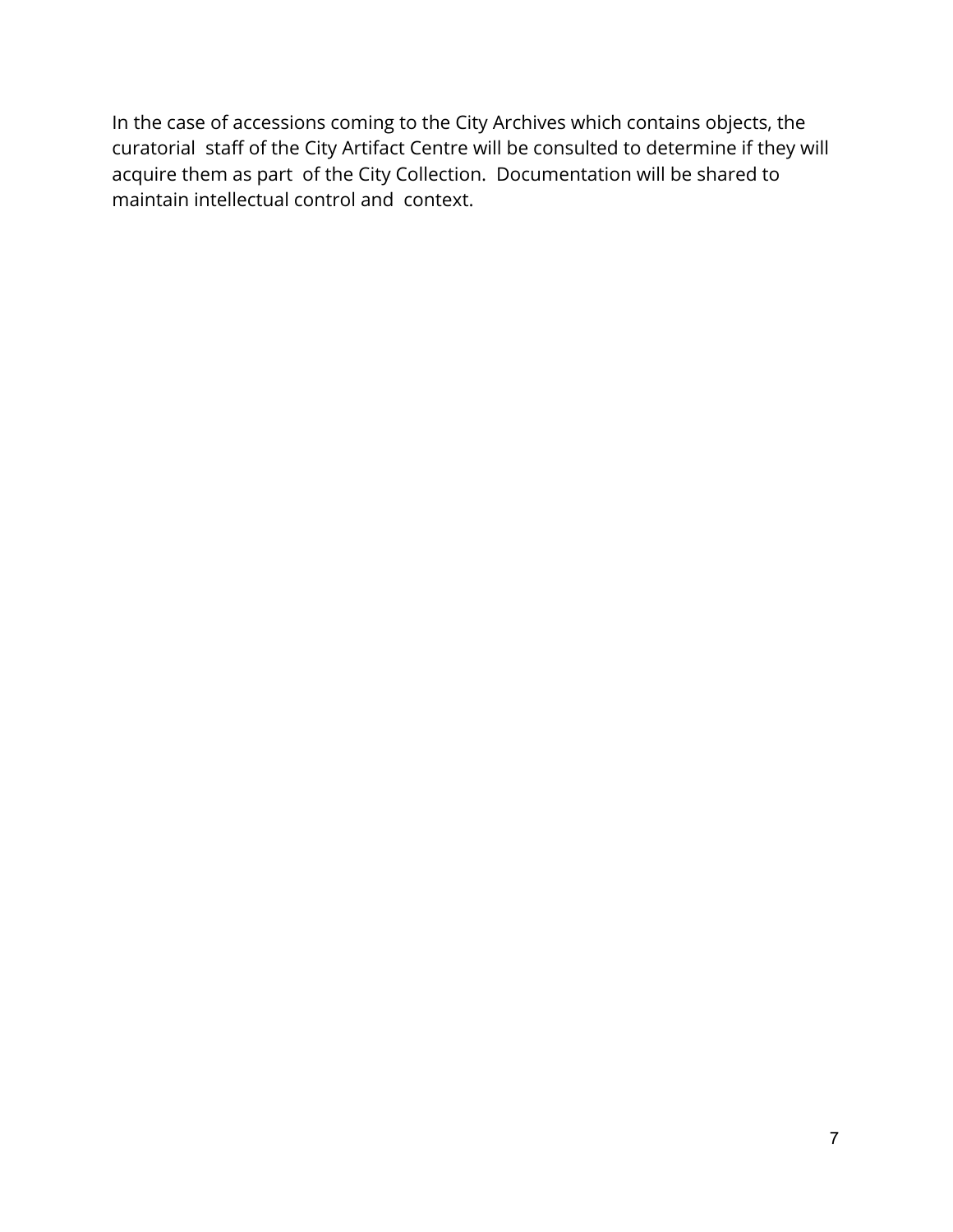# Records Management

The City of Edmonton Archives manages records to gain physical and intellectual control to both preserve the material and make it discoverable and ready for access by consumers.

#### Goals

- To document the "who, what, when and why" of processing material, particularly arrangement and appraisal decisions.
- To keep accruals and fonds intact:
	- By keeping material together except in cases of unique storage requirements, and then maintaining intellectual control by documenting separations
	- By not splitting material between institutions
- To conduct considered appraisal and sometimes re-appraisal and deaccession of material that does not fit our collection mandate.
- To maintain information on City Council and Departments, documenting structure and functions to best reflect the evidentiary nature of the material and provide openness, transparency and accountability over time.

#### Physical Processing

To obtain physical control to protect and extend lifetime in a way that maintains integrity, reliability and authenticity (re-box, re-house, migrate, stabilize, repair or copy, etc. if necessary).

#### Intellectual Processing

To provide access points that facilitate discovery, capture the context of creation and outline the functions and activities represented in the material.

To document access conditions (if any) based on the contents of the records and in collaboration with FOIP managers at the Office of the City Clerk and/or donors where appropriate.

To arrange and describe material in a way that best respects the original order and producer's structure (if present) while making it readily discoverable and accessible.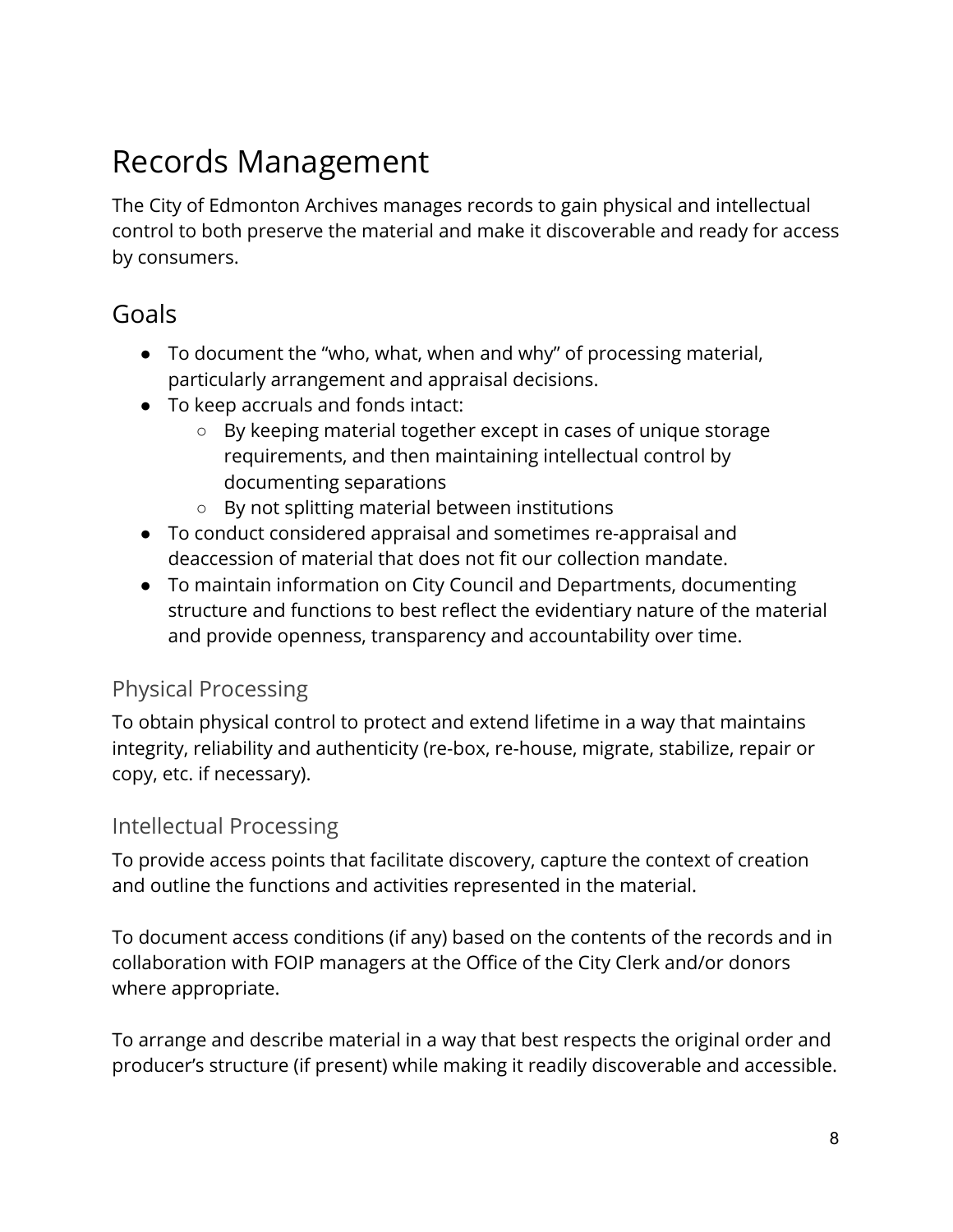# Preservation

The City of Edmonton Archives creates secure, long term, optimal storage conditions for the unique requirements of the disparate media in our holdings in order to protect them from harm, maintain accessibility, and extend life and usability.

**Preventative** – stabilizing at-risk material at accession and when processing, creating preservation and or access copies as necessary.

**Planned** – stabilizing previously stable material that has become at-risk over time, creating preservation and or access copies before reaching a crisis point.

**Reactive** – to respond according to our emergency / disaster recovery plan should disaster occur.

#### Goals

- We ensure optimal storage conditions and maintain the integrity and usability of the material over time.
- We maintain a secure repository with controlled access: preventing theft, loss and/or modification to the collection.
- We maintain and follow emergency and disaster recovery plans.
- We ensure the continuity of the Archives by building capacity, continually developing skills, and by maintaining sustainable growth.